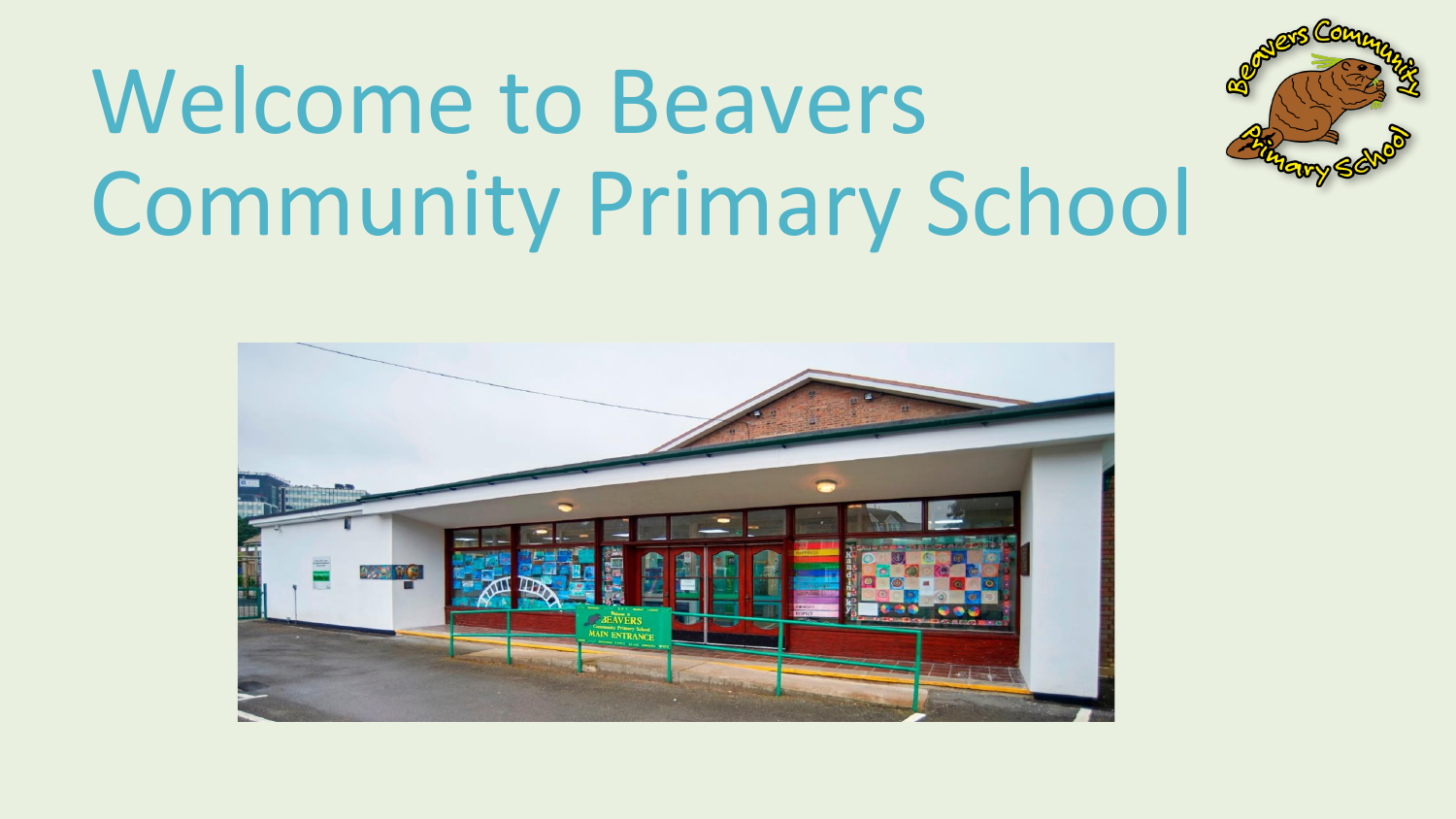#### Our Mission



#### Beavers Community Primary School will, without excuse or compromise provide the best start to life for all of the children in its care.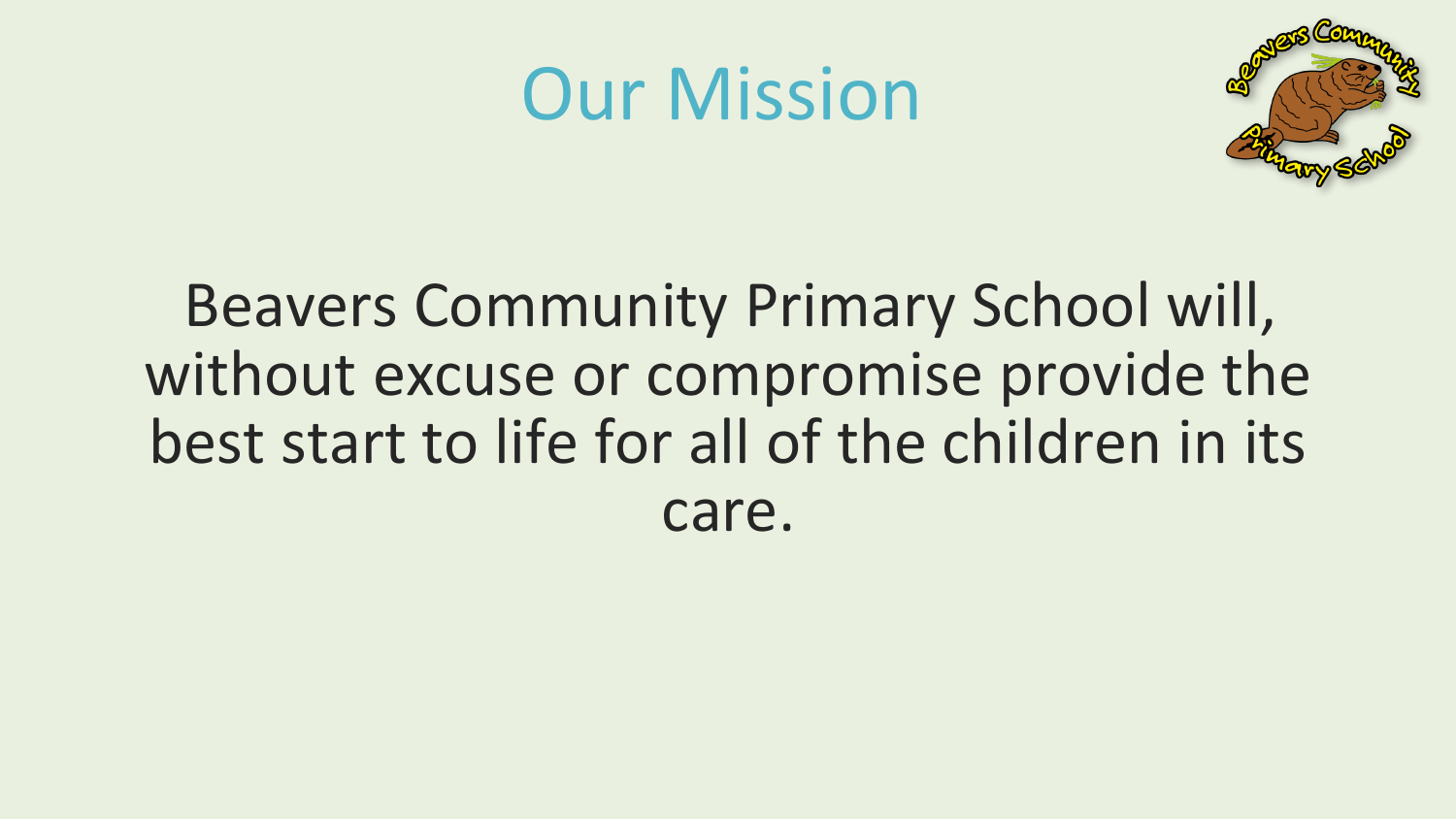

### Early Years Foundation Stage

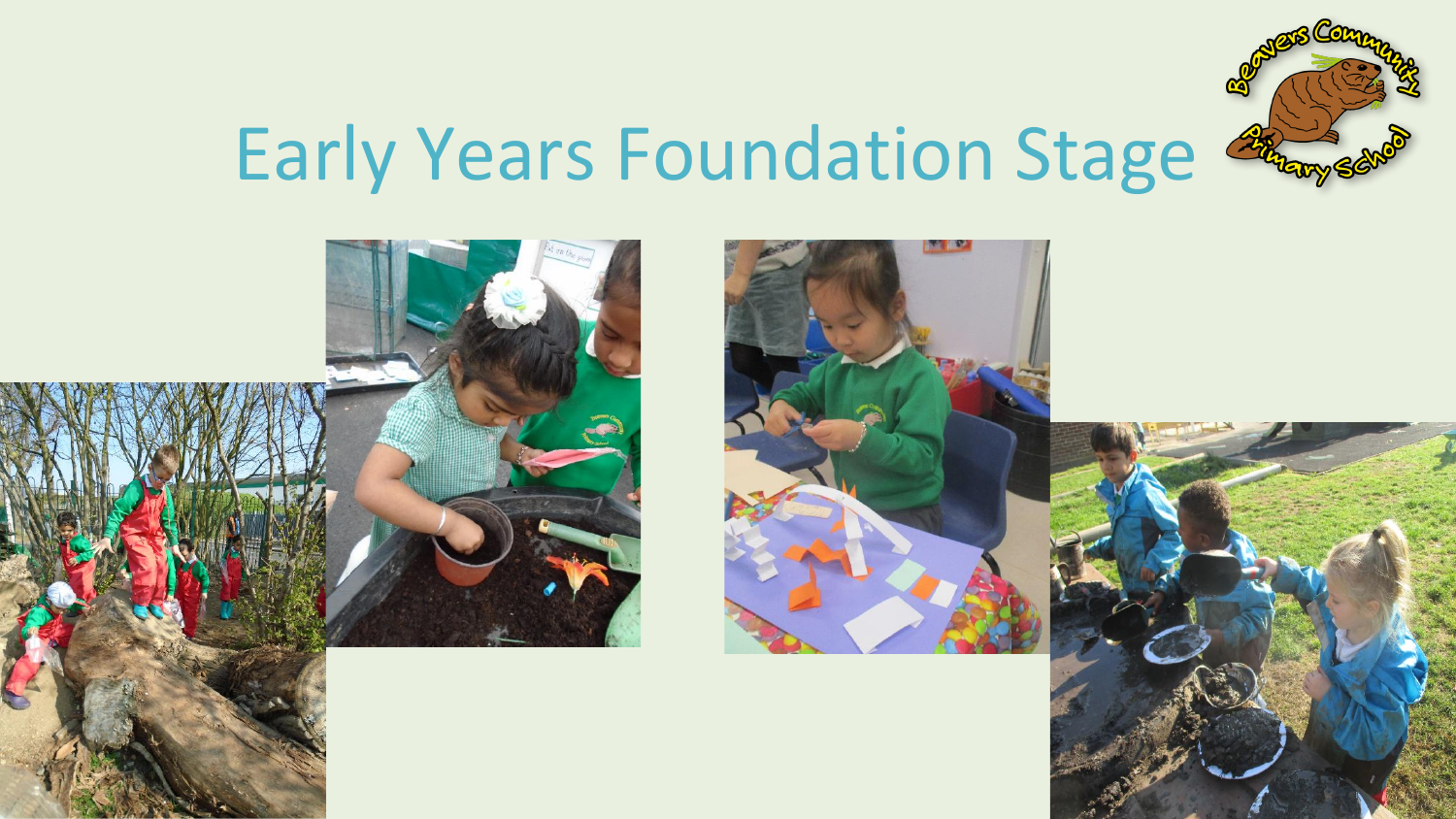

### Classroom Life

- Reception is an extremely vibrant and fast-paced place to be.
- Contrary to what *we* remember from school, the children do not sit at desks and do not work as a whole class.
- •Our day is broken up into short whole class input, group work and child initiated work while the children are 'learning through play'.
- We have daily phonics and maths sessions, building on Phase 1
- •We aim to read with children on a 1:1 basis twice a week.
- Children learn through play, with both independent and adult directed activities.
- Children have access to our large well established outdoor area to develop their physical skills.
- •We have adopted The Power of Reading in school, which starts in our Early Years.
- Specific interventions are put in place throughout the year to address the needs of the children.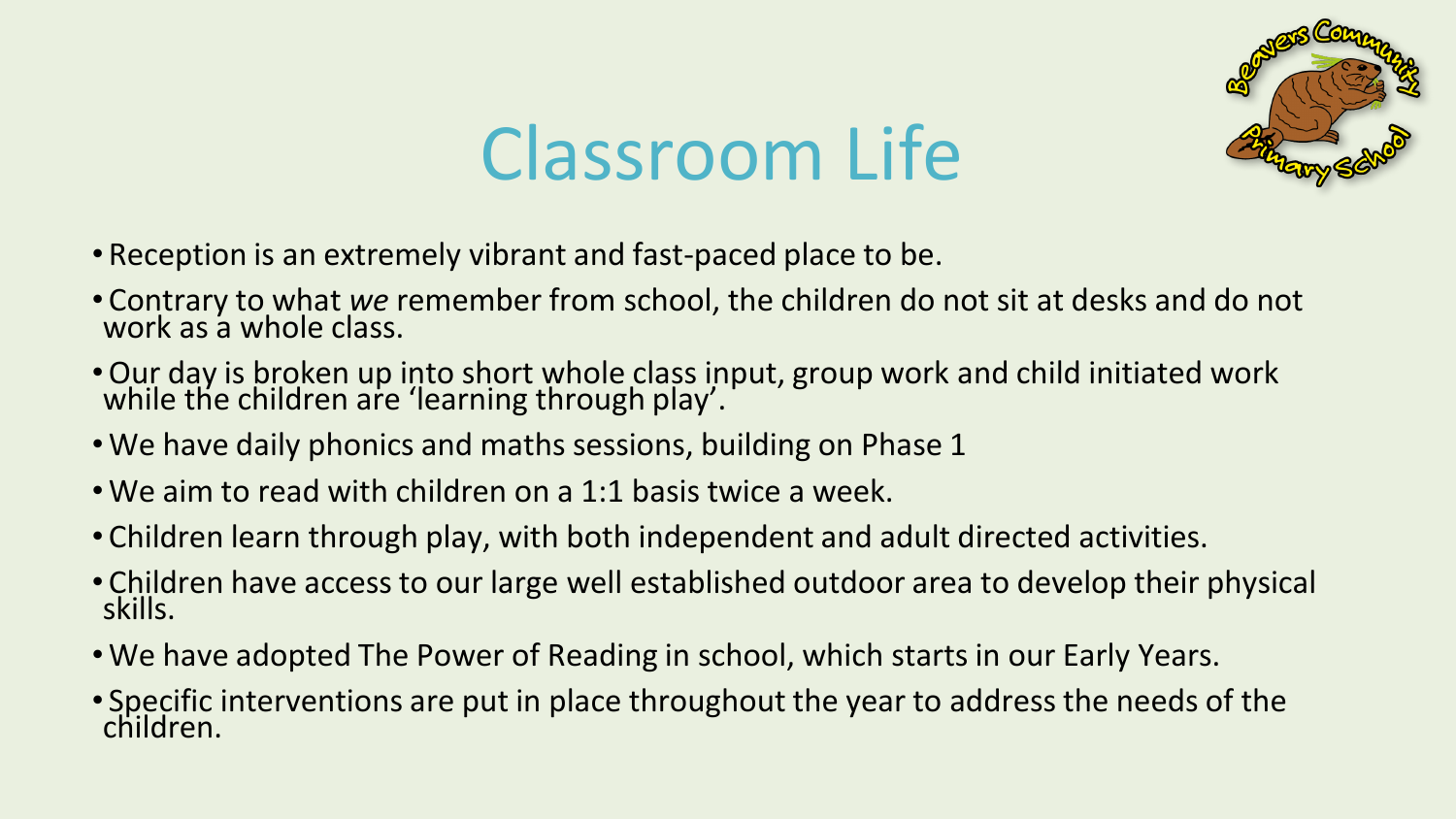# Starting School



- •They are beginning an amazing learning journey their first footsteps into independence.
- •Pre-school/nursery experience will help the settling in process.
- •Starting school can be difficult for children and parents.
- •It's important to choose a school which suits your child.
- •We pride ourselves on giving the children in our care the best start to school life.
- •The children in our Early Years thrive and most make better than expected progress.
- •Children leave our Early Years with the skills, knowledge and independence required for Year One.